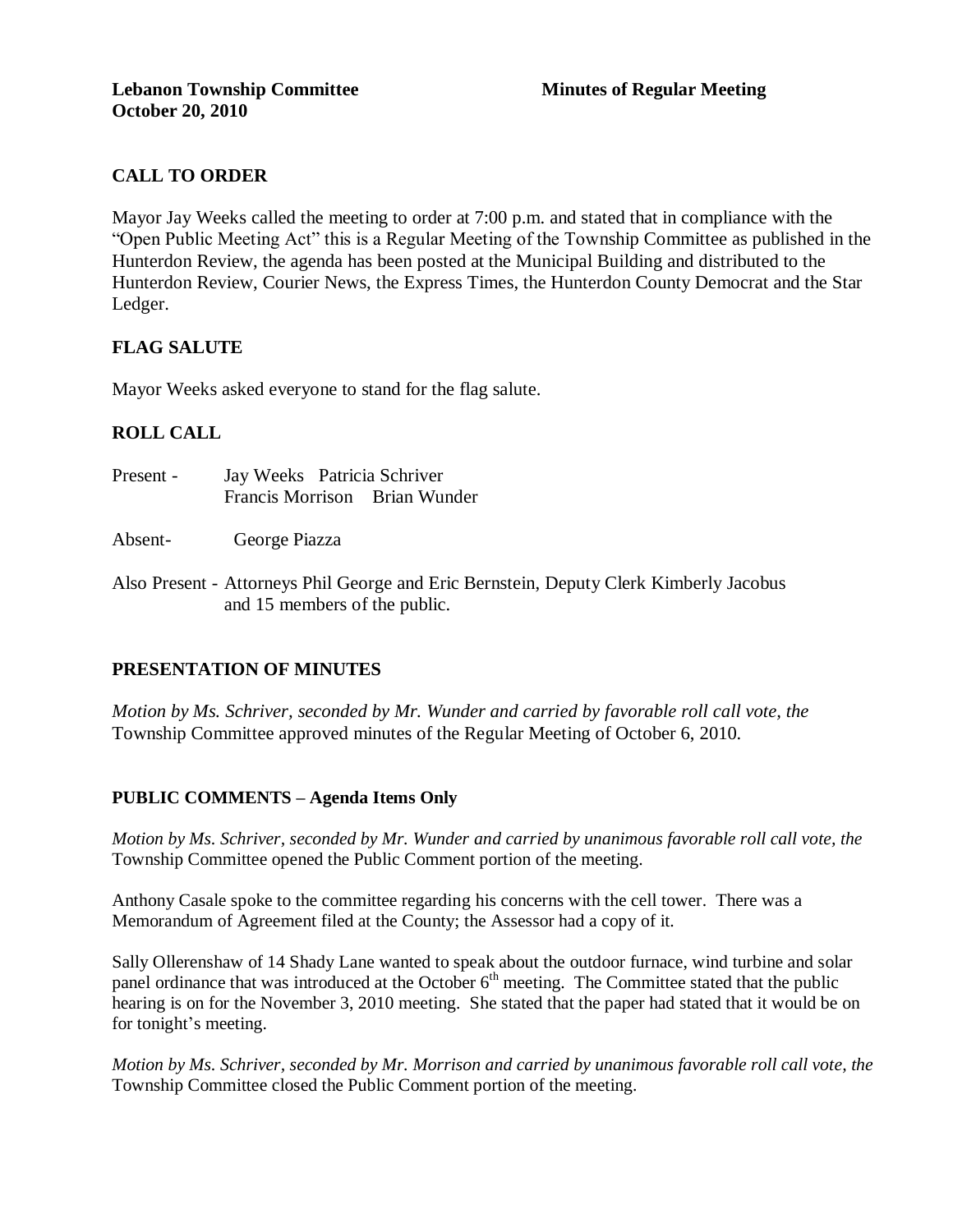LTCM 10/20/2010 Page 2 of 11

#### **ORDINANCES**

#### **Public Hearing**

### **Ordinance 2010-14-Bond**

*Motion by Ms. Schriver, seconded by Mr. Wunder and carried by unanimous favorable roll call vote,* the Township Committee opened the public hearing for Ordinance 2010-14.

There were no comments from the public.

*Motion by Ms. Schriver, seconded by Mr. Weeks and carried by unanimous favorable roll call vote,* the Township Committee closed the public hearing.

*Motion by Ms. Schriver, seconded by Mr. Wunder and carried by unanimous favorable roll call vote,*  the Township Committee approved Ordinance 2010-14 (as written below)

#### **TOWNSHIP OF LEBANON COUNTY OF HUNTERDON STATE OF NEW JERSEY**

#### **ORDINANCE NO. 2010-14 BOND ORDINANCE TO AUTHORIZE THE MAKING OF VARIOUS PUBLIC IMPROVEMENTS AND THE ACQUISITION OF NEW ADDITIONAL OR REPLACEMENT EQUIPMENT AND MACHINERY IN, BY AND FOR THE TOWNSHIP OF LEBANON, IN THE COUNTY OF HUNTERDON, STATE OF NEW JERSEY, TO APPROPRIATE THE SUM OF \$665,000 TO PAY THE COST THEREOF, TO MAKE A DOWN PAYMENT, TO AUTHORIZE THE ISSUANCE OF BONDS TO FINANCE SUCH APPROPRIATION AND TO PROVIDE FOR THE ISSUANCE OF BOND ANTICIPATION NOTES IN ANTICIPATION OF THE ISSUANCE OF SUCH BONDS.**

BE IT ORDAINED by the Township Committee of the Township of Lebanon, in the County of Hunterdon, State of New Jersey, as follows:

Section l. The Township of Lebanon, in the County of Hunterdon, State of New Jersey (the "Township") is hereby authorized to make various public improvements and to acquire new additional or replacement equipment and machinery in, by and for said Township, as more particularly described in Section 4 hereof. The cost of the improvements includes all work, materials and appurtenances necessary and suitable therefor.

Section 2. There is hereby appropriated to the payment of the cost of making the improvements described in Sections l and 4 hereof (hereinafter referred to as "purposes"), the respective amounts of money hereinafter stated as the appropriation for said respective purposes. Said appropriation shall be met from the proceeds of the sale of the bonds authorized and the down payment appropriated by this ordinance. Said improvements shall be made as general improvements and no part of the cost thereof shall be assessed against property specially benefited.

Section 3. It is hereby determined and stated that the making of such improvements is not a current expense of said Township.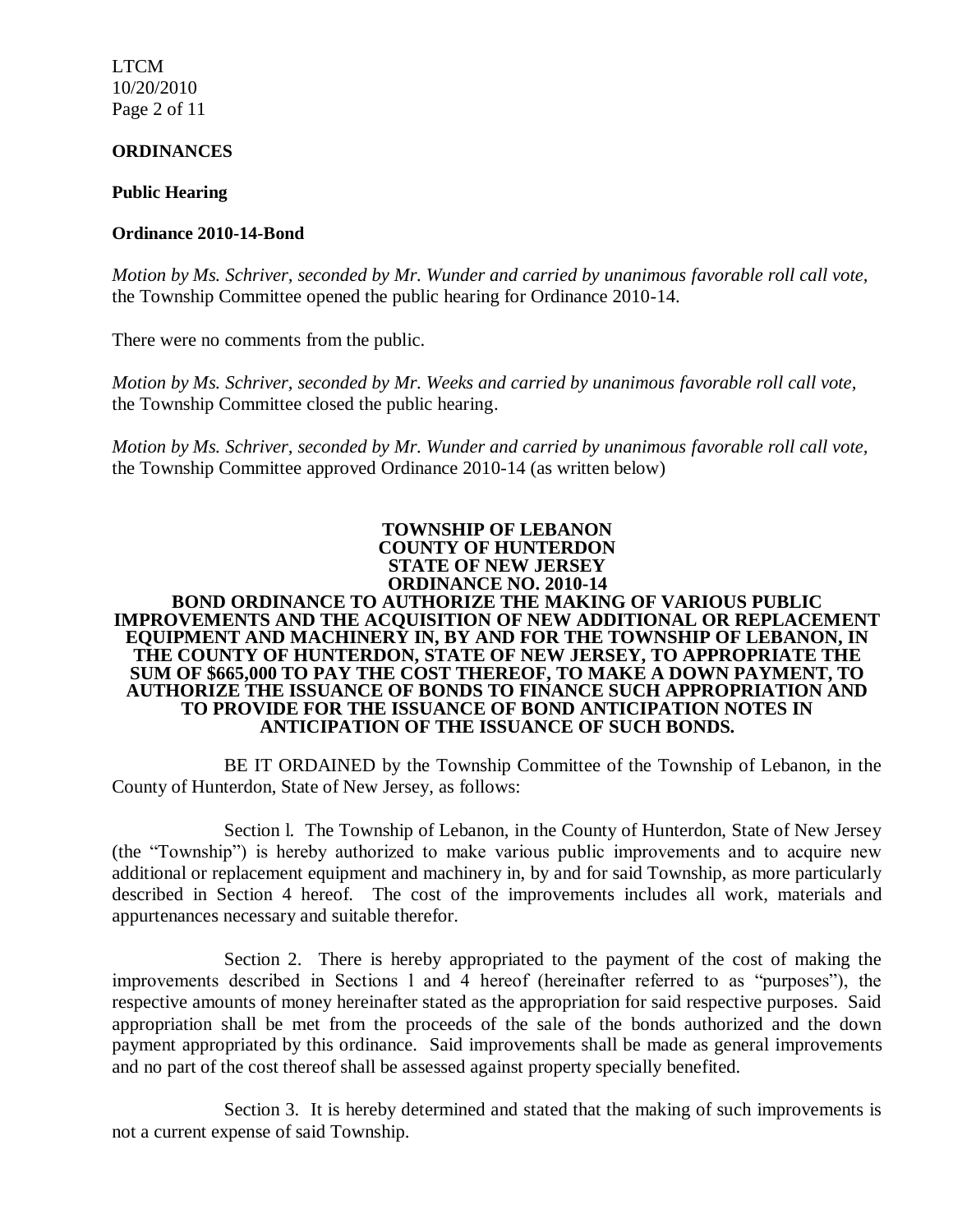LTCM 10/20/2010 Page 3 of 11

 Section 4. The several purposes hereby authorized for the financing of which said obligations are to be issued are set forth in the following "Schedule of Improvements, Purposes and Amounts" which schedule also shows (l) the amount of the appropriation and the estimated cost of each such purpose, and (2) the amount of each sum which is to be provided by the down payment hereinafter appropriated to finance such purposes, and (3) the estimated maximum amount of bonds and notes to be issued for each such purpose, and (4) the period of usefulness of each such purpose, according to its reasonable life, computed from the date of said bonds:

#### SCHEDULE OF IMPROVEMENTS, PURPOSES AND AMOUNTS

 A. Undertaking the Road Resurfacing Program at various locations in the Township, as set forth on a list on file or to be placed on file with the Township Clerk, and hereby approved as if set forth herein in full. Depending upon the contract price and other exigent circumstances, and upon approval by the Township Committee, there may be additions to or deletions from the aforesaid list. It is hereby determined and stated that said roads being improved are of "Class B" or equivalent construction as defined in Section 22 of the Local Bond Law (Chapter 2 of Title 40A of the New Jersey Statutes Annotated, as amended; the "Local Bond Law").

| Appropriation and Estimated Cost  | \$200,000 |
|-----------------------------------|-----------|
| Down Payment Appropriated         | \$9,600   |
| <b>Bonds and Notes Authorized</b> | \$190,400 |
| Period of Usefulness              | 10 years  |

B. (i) Installation of a fueling station at the new Department of Public Works ("DPW") Garage and (ii) acquisition of new additional or replacement equipment and machinery for the use of the DPW consisting of (a) a tractor, (b) a mower and (c) a backhoe.

| Appropriation and Estimated Cost                    | \$465,000 |
|-----------------------------------------------------|-----------|
| Down Payment Appropriated                           | \$22,200  |
| <b>Bonds and Notes Authorized</b>                   | \$442,800 |
| Period of Usefulness                                | 15 years  |
|                                                     |           |
| Aggregate Appropriation and Estimated Cost\$665,000 |           |
| <b>Aggregate Down Payment Appropriated</b>          | \$31,800  |
| Aggregate Amount of Bonds and Notes                 |           |
| Authorized                                          | \$633,200 |

Section 5. The cost of such purposes, as hereinbefore stated, does not include any amount to finance the cost of such purposes, including architect's fees, accounting, engineering and inspection costs, legal expenses and other expenses, including interest on such obligations to the extent permitted by Section 20 of the Local Bond Law.

Section 6. It is hereby determined and stated that moneys exceeding \$31,800, appropriated for down payments on capital improvements or for the capital improvement fund in budgets heretofore adopted for said Township, are now available to finance said purposes. The sum of \$31,800 is hereby appropriated from such moneys to the payment of the cost of said purposes.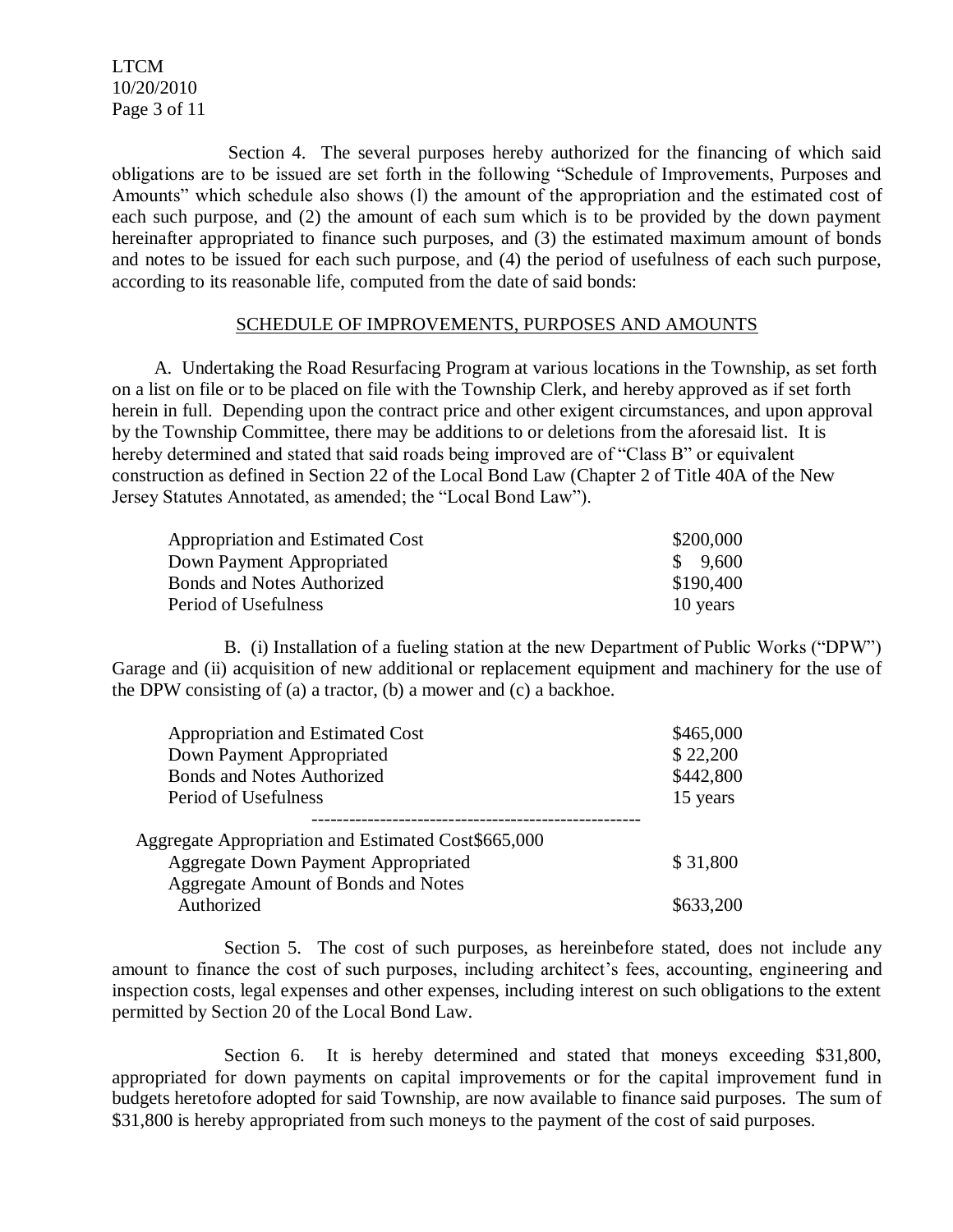LTCM 10/20/2010 Page 4 of 11

Section 7. To finance said purposes, bonds of said Township of an aggregate principal amount not exceeding \$633,200 are hereby authorized to be issued pursuant to the Local Bond Law. Said bonds shall bear interest at a rate per annum as may be hereafter determined within the limitations prescribed by law. All matters with respect to said bonds not determined by this ordinance shall be determined by resolutions to be hereafter adopted.

Section 8. To finance said purposes, bond anticipation notes of said Township of an aggregate principal amount not exceeding \$633,200 are hereby authorized to be issued pursuant to the Local Bond Law in anticipation of the issuance of said bonds. In the event that bonds are issued pursuant to this ordinance, the aggregate amount of notes hereby authorized to be issued shall be reduced by an amount equal to the principal amount of the bonds so issued. If the aggregate amount of outstanding bonds and notes issued pursuant to this ordinance shall at any time exceed the sum first mentioned in this section, the moneys raised by the issuance of said bonds shall, to not less than the amount of such excess, be applied to the payment of such notes then outstanding.

Section 9. Each bond anticipation note issued pursuant to this ordinance shall be dated on or about the date of its issuance and shall be payable not more than one year from its date, shall bear interest at a rate per annum as may be hereafter determined within the limitations prescribed by law and may be renewed from time to time pursuant to and within limitations prescribed by the Local Bond Law. Each of said bond anticipation notes shall be signed by the Mayor and by a financial officer and shall be under the seal of said Township and attested by the Township Clerk or Deputy Township Clerk. Said officers are hereby authorized to execute said notes in such form as they may adopt in conformity with law. The power to determine any matters with respect to said notes not determined by this ordinance and also the power to sell said notes, is hereby delegated to the Chief Financial Officer who is hereby authorized to sell said notes either at one time or from time to time in the manner provided by law.

Section 10. It is hereby determined and declared that the average period of usefulness of said purposes, according to their reasonable lives, taking into consideration the respective amounts of bonds or notes authorized for said purposes, is a period of 13.49 years computed from the date of said bonds.

Section 11. It is hereby determined and stated that the Supplemental Debt Statement required by the Local Bond Law has been duly made and filed in the office of the Township Clerk of said Township, and that such statement so filed shows that the gross debt of said Township, as defined in Section 43 of the Local Bond Law, is increased by this ordinance by \$633,200 and that the issuance of the bonds and notes authorized by this ordinance will be within all debt limitations prescribed by said Local Bond Law.

Section 12. Any funds received from private parties, the County of Hunterdon, the State of New Jersey or any of their agencies or any funds received from the United States of America or any of its agencies in aid of such purposes, shall be applied to the payment of the cost of such purposes, or, if bond anticipation notes have been issued, to the payment of the bond anticipation notes, and the amount of bonds authorized for such purposes shall be reduced accordingly.

Section 13. The Township intends to issue the bonds or notes to finance the cost of the improvements described in Sections 1 and 4 of this bond ordinance. If the Township incurs such costs prior to the issuance of the bonds or notes, the Township hereby states its reasonable expectation to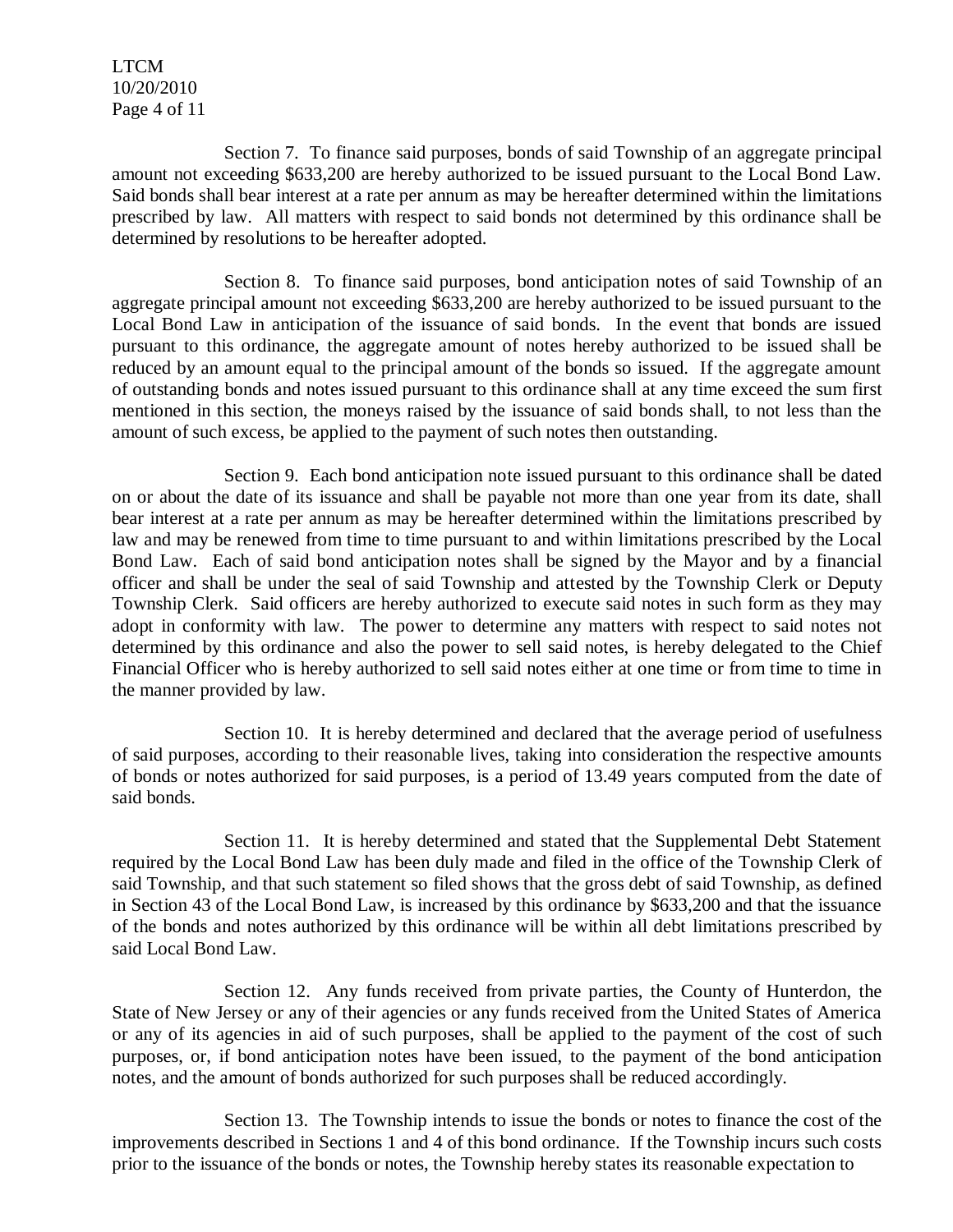LTCM 10/20/2010 Page 5 of 11

reimburse itself for such expenditures with the proceeds of such bonds or notes in the maximum principal amount of bonds or notes authorized by this bond ordinance.

Section 14. The full faith and credit of the Township are hereby pledged to the punctual payment of the principal of and the interest on the obligations authorized by this ordinance. Said obligations shall be direct, unlimited and general obligations of the Township, and the Township shall levy ad valorem taxes upon all the taxable real property within the Township for the payment of the principal of and interest on such bonds and notes, without limitation as to rate or amount.

Section 15. The capital budget is hereby amended to conform with the provisions of this ordinance to the extent of any inconsistency therewith and the resolutions promulgated by the Local Finance Board showing full detail of the amended capital budget and capital program as approved by the Director, Division of Local Government Services, is on file with the Township Clerk and is available for public inspection.

Section 16. This ordinance shall take effect twenty days after the first publication thereof after final passage.

## **Public Hearing**

.

### **Ordinance No. 2010-15- "Municipal Recycling Coordinator"**

*Motion by Ms. Schriver, seconded by Mr. Weeks and carried by unanimous favorable roll call vote,* the Township Committee opened the public hearing for Ordinance 2010-15.

Kathleen Paige of 52 Hollow Road asked if the township was hiring someone to fill the position. Ms. Schriver answered that we have no choice as it is a state law and we have to.

*Motion by Ms. Schriver, seconded by Mr. Weeks and carried by unanimous favorable roll call vote,* the Township Committee closed the public hearing.

*Motion by Ms. Schriver, seconded by Mr. Weeks and carried by unanimous favorable roll call vote,* the Township Committee approved Ordinance No. 2010-15 (as written below)

## **ORDINANCE NO. 2010-15 TOWNSHIP OF LEBANON COUNTY OF HUNTERDON STATE OF NEW JERSEY AN ORDINANCE TO REVISE, AMEND AND SUPPLEMENT THE TOWNSHIP CODE OF THE TOWNSHIP OF LEBANON, MOST NOTABLY CHAPTER 317 ENTITLED "SOLID WASTE; RECYCLING", SPECIFICALLY §317-3, ENTITLED "MUNICIPAL RECYCLING COORDINATOR"**

**WHEREAS**, Chapter 317 of the Township Code of the Township of Lebanon, entitled "Solid Waste; Recycling", sets forth certain recycling requirements in accordance with the provisions of the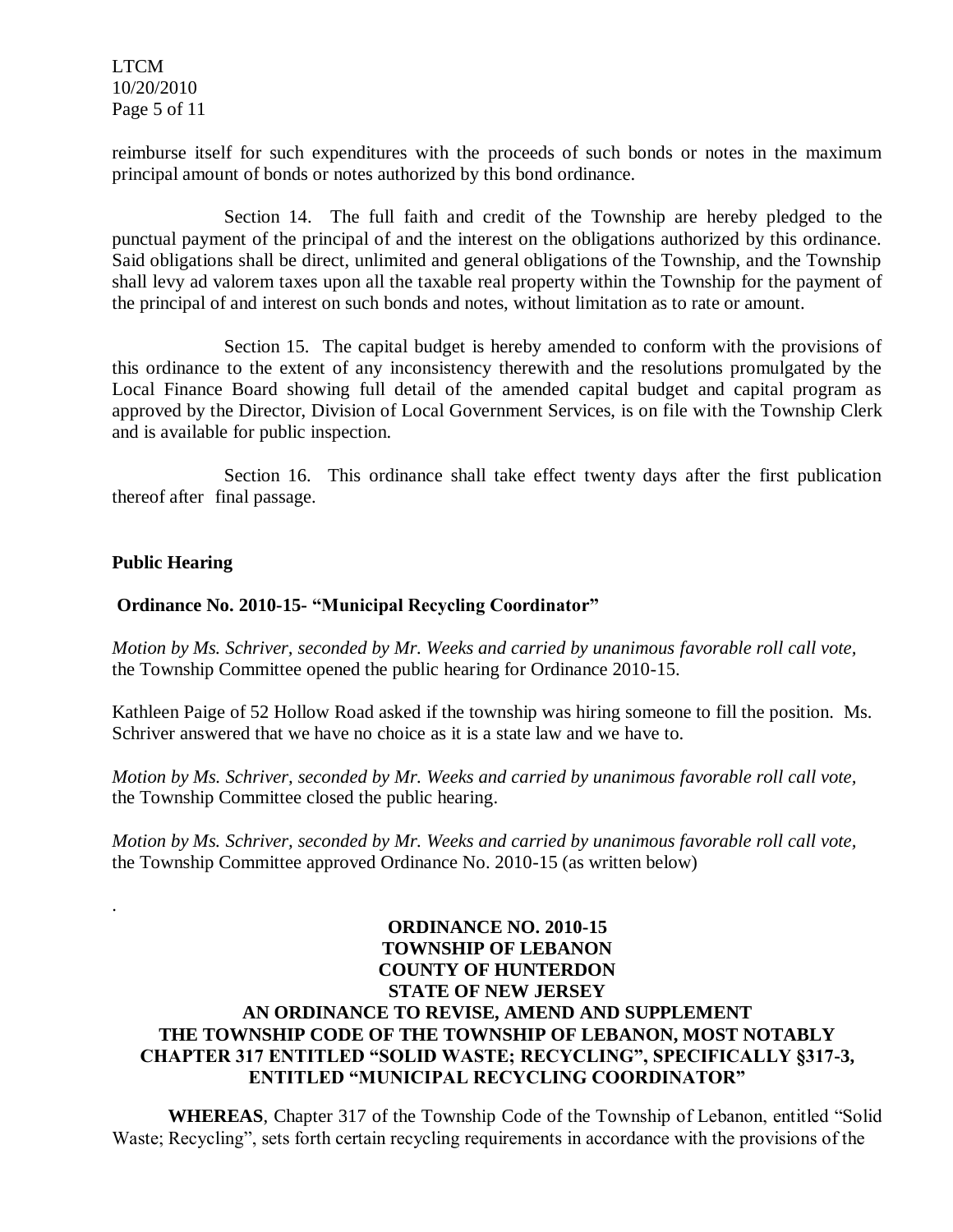LTCM 10/20/2010 Page 6 of 11

New Jersey Mandatory Source Separation and Recycling Act, N.J.S.A. 13:1E-99.11, et seq. and creates the position of Municipal Recycling Coordinator for the Township of Lebanon; and,

**WHEREAS**, the Township Committee of the Township of Lebanon has determined that §317- 3, entitled "Municipal Recycling Coordinator" should be amended to provide more detail as to the specific duties of the Township Recycling Coordinator.

**NOW, THEREFORE, BE IT ORDAINED** by the Township Committee of the Township of Lebanon, County of Hunterdon, State of New Jersey that Chapter 317 of the Township Code of the Township of Lebanon, entitled "Solid Waste; Recycling", specifically §317-3, entitled "Municipal Recycling Coordinator" is hereby revised, amended and supplemented as follows:

### **"§317-3 Municipal Recycling Coordinator**

\*\*\*

B. The Municipal Recycling Coordinator shall be annually appointed by the Township Committee and shall serve a term of one (1) year. The Mayor shall annually affirm, in writing, the name of the person holding the position of Municipal Recycling Coordinator. The person holding said position shall be appointed to said position by resolution of the Township Committee which shall establish his/her hours of work, compensation and other terms and conditions of employment.

C. The Recycling Coordinator shall, from time to time, advise and make recommendations to the Township Committee or designee as to how the requirements set forth in this ordinance may be effectuated. In addition, the Recycling Coordinator shall report to the Township Committee at least semi annually on the status of the Municipal Recycling Program, including, but not limited to:

1. Tonnages that have been recycled by the municipal program since the last report;

2. Any additional materials that can reasonably be considered to be recycled as part of the municipal program;

3. The impact that the municipal recycling program has had upon the amount of solid waste generated within the municipality;

4. A report on financial or technical assistance that is available to the municipal recycling program; and,

5. A recommendation for revisions of the rules and regulations of the municipal recycling program.

\*\*\*"

## **BE IT FURTHER ORDAINED** that:

1. All ordinances or portions of ordinances, and all resolutions or portions of resolutions, which are inconsistent with this Ordinance, shall be repealed as to their inconsistencies only.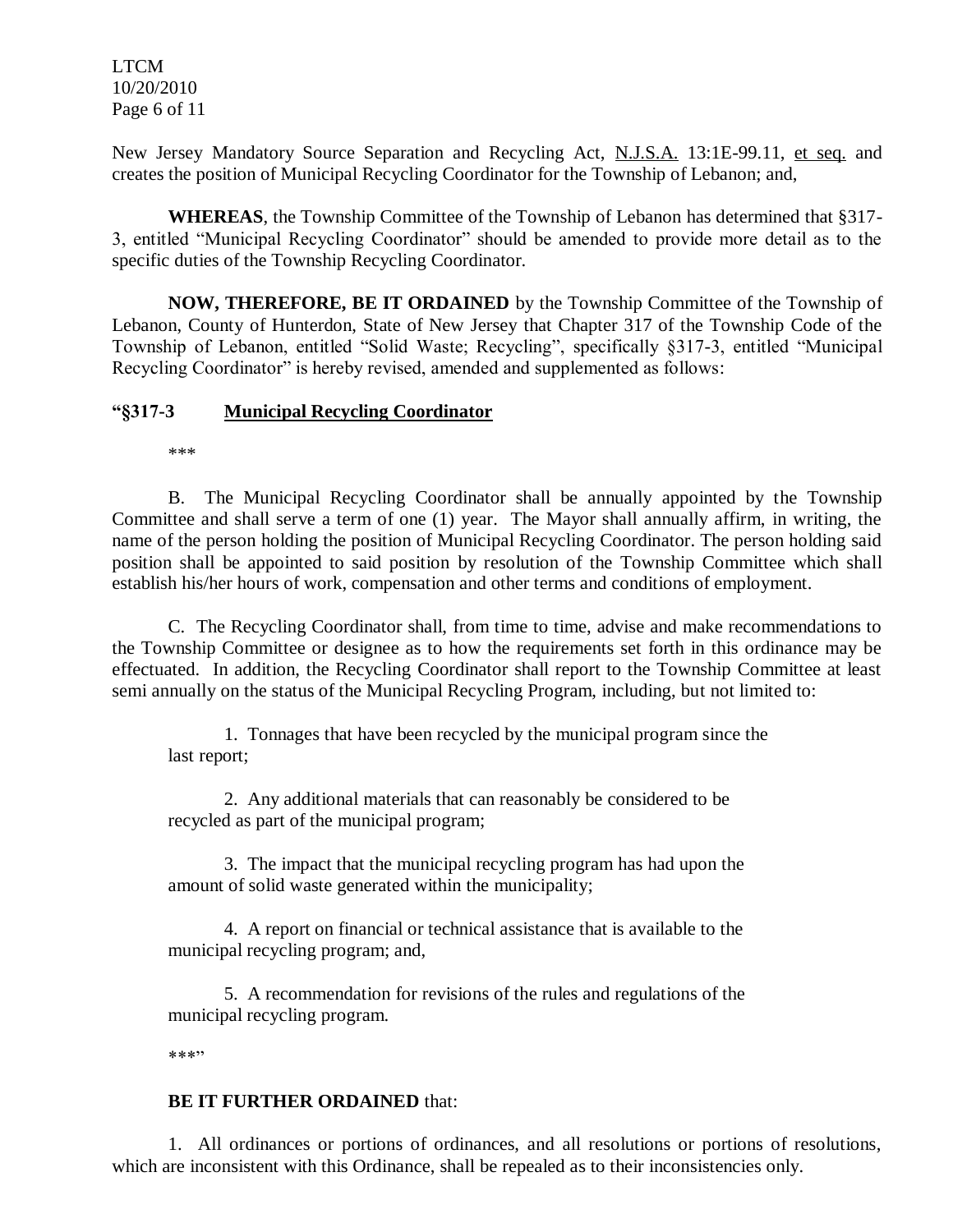LTCM 10/20/2010 Page 7 of 11

2. The various parts, sections, and clauses of this Ordinance are hereby declared to be severable so that if any part, sentence, paragraph, section, or clause of this Ordinance is adjudged unconstitutional or invalidated by a court of competent jurisdiction, the remainder of this Ordinance shall not be affected thereby.

3. This Ordinance shall take effect immediately upon final passage and publication as required by law.

## **OLD BUSINESS**

### **Kathleen Paige – Historians Brochure**

Kathleen Paige was present to explain why there wasn't a resolution from the historians to place her name on the 3 fold brochure. She found through letters from Ms. Stevens of the Cultural and Heritage Commission that the brochure needed to be of a historical nature and theirs was more about the municipality now. Ms. Paige will be going back to the historians and report back to them regarding what happened at this meeting.

### **Conduct of Yard Sales – Zoning Officer Request**

Attorney George explained to the Committee that at the last meeting, Mr. Flemming had posed a question about the fact that some yard sales seem to be taking on a life of their own as a regularly occurring issue. Mr. Flemming had inquired as to whether it was contrary to any ordinance. Attorney George checked it out and found that there is no ordinance specifically dealing with this issue. The Committee chooses to take no action on this matter.

#### **Request to Award Bid – Rear Mounted Boom Mower**

*Motion by Ms. Schriver, seconded by Mr. Wunder and carried by unanimous favorable roll call vote,* the Township Committee approved Request to Award Bid for a Rear Mounted Boom Mower.

## **RESOLUTION NO. 77-2010 TOWNSHIP OF LEBANON COUNTY OF HUNTERDON STATE OF NEW JERSEY**

## **RESOLUTION AWARDING BID TO STORR TRACTOR COMPANY AS LOWEST QUALIFIED BIDDER AND AUTHORIZING PURCHASE OF A NEW D BOOM MOWER FOR THE DEPARTMENT OF PUBLIC WORKS FROM STORR TRACTOR COMPANY.**

**WHEREAS,** the Township of Lebanon has previously advertised for bids for the supplying of a boom mower under the Local Public Contracts Law for use in and about the Township of Lebanon by the Department of Public Works; and,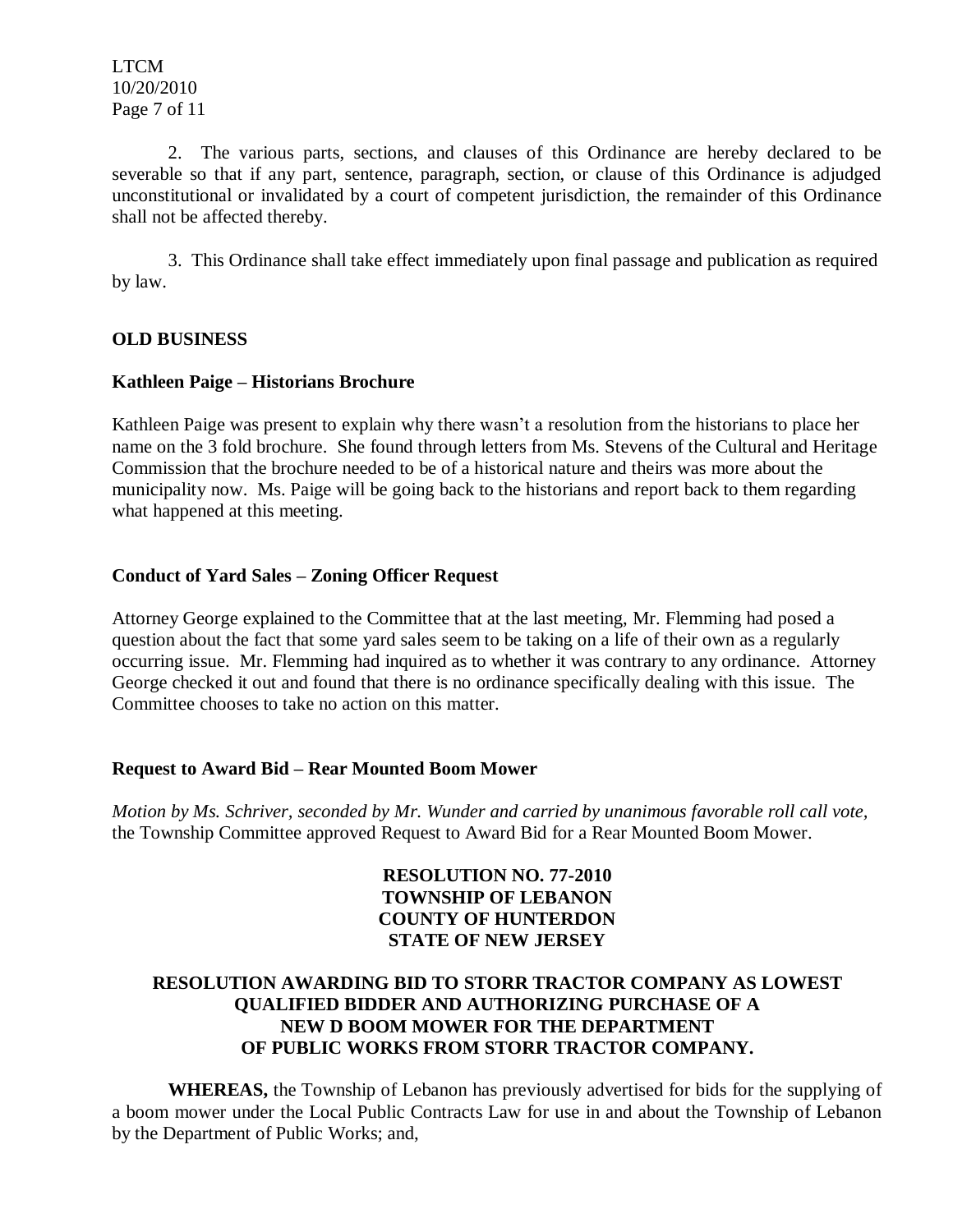LTCM 10/20/2010 Page 8 of 11

**WHEREAS,** bids were received and opened pursuant to the Local Public Contracts Law on September 8, 2010; and,

**WHEREAS,** the bid of Storr Tractor Company was the lowest qualified bid at \$19,986.00 and within the bid specifications as to price.

**NOW, THEREFORE, BE IT RESOLVED** by the Township Committee of the Township of Lebanon, County of Hunterdon, State of New Jersey that a contract for the purchase of a boom tractor pursuant to the bid of Storr Tractor Company in accordance with the specifications thereof be awarded to Storr Tractor Company and in the amount of \$19,986.00, subject to certification by the Chief Financial Officer of availability of funds; and, be it

**FURTHER RESOLVED,** that the Mayor and Township Clerk are authorized to enter into and execute a contract for the purchase of a boom from Storr Tractor Company in the amount of \$19,986.00.

## **NEW BUSINESS**

### **DPW Supervisor's Request to Replace Laptop**

*Motion by Ms. Schriver, seconded by Mr. Weeks and carried by unanimous favorable roll call vote,* the Township Committee approved the DPW Supervisor's Request to Replace a Laptop in the amount of \$994.80 from Dell Computer.

## **DPW Supervisor's Request for Painting of Grader**

*Motion by Mr. Weeks, seconded by Ms. Schriver and carried by unanimous favorable roll call vote,* the Township Committee approved DPW Supervisor's Request for Painting of a Grader in the amount of \$9,850.00. The work will be done by Elizabeth Truck Center.

#### **Replacement of Municipal Office Furnace**

*Motion by Ms. Schriver, seconded by Mr. Morrison and carried by unanimous favorable roll call vote,* the Township Committee approved Replacement of Municipal Office Furnace.

> **RESOLUTION NO. 78-2010 TOWNSHIP OF LEBANON COUNTY OF HUNTERDON STATE OF NEW JERSEY RESOLUTION AUTHORIZING PURCHASE OF A REPLACEMENT FURNACE AND INSTALLATION OF INTERIOR DUCWORK FOR TOWNSHIP HALL BASEMENT MEETING AND GENERAL PURPOSE ROOM.**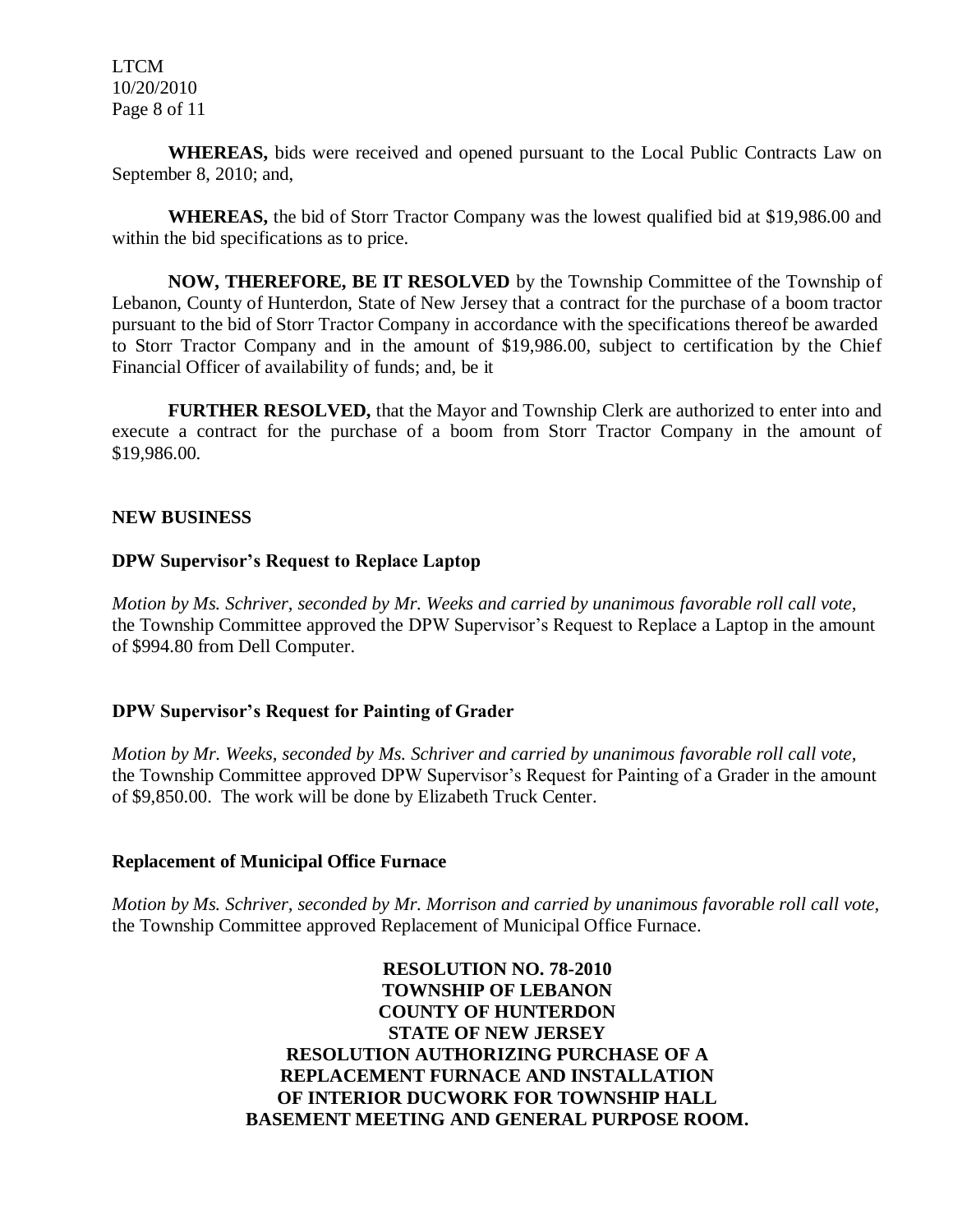LTCM 10/20/2010 Page 9 of 11

**WHEREAS,** the Township of Lebanon has previously had a furnace and air conditioning unit in operation for the provision of heating, ventilation and cooling of the Township Hall Basement Meeting and General Purpose Room; and,

**WHEREAS,** the room is used by residents and employees to perform training, conduct civic meetings and to accommodate all ages of residents who attend the same; and,

**WHEREAS,** the heating and cooling units in the said Room have failed and been previously certified as unusable; and,

**WHEREAS,** estimates have been received and considered pursuant to the Local Public Contracts Law and do not exceed the public contracting threshold.

**NOW, THEREFORE, BE IT RESOLVED** by the Township Committee of the Township of Lebanon, County of Hunterdon, State of New Jersey that a contract for the purchase of a furnace and ancillary venting and ductwork be awarded to General Conditioning, Inc., for \$6,975.00, subject to certification by the Chief Financial Officer of availability of funds; and, be it

**FURTHER RESOLVED,** that the Mayor and Township Clerk are authorized to enter into and execute a contract for the purchase of a furnace and ancillary venting and from General Conditioning, Inc., for \$6,975.00.

## **PRESENTATION OF VOUCHERS**

Committee Members provided a description of vouchers exceeding \$1,000.00.

*Motion by Ms. Schriver, seconded by Mr. Morrison and carried by unanimous favorable roll call vote,* the Township Committee approved the October 20, 2010 bill list in the amount of \$ 2,717,631.62

## **CORRESPONDENCE**

NJ Dept of Agriculture – Gypsy Moth Egg Mass Survey

## **PUBLIC COMMENTS**

*Motion by Ms. Schriver, seconded by Mr. Weeks and carried by unanimous favorable roll call vote,* the Township Committee opened the Public Comment portion of the meeting.

Nancy Darois of Butler Park Road questioned when the DPW garage project is going to start. Attorney Phil George explained that he sent a letter thanking Finne for their cooperation excusing them from their contract because they said they could not begin it and their bid could no longer hold. We then went with the next lowest bidder and contacted them to see if they could hold their bid. We got a confirmation from them that their subs would hold their bid. Attorney George prepared a AIA standard form contract and sent it to Poppe a couple weeks ago. He received a fax from Glen Poppe,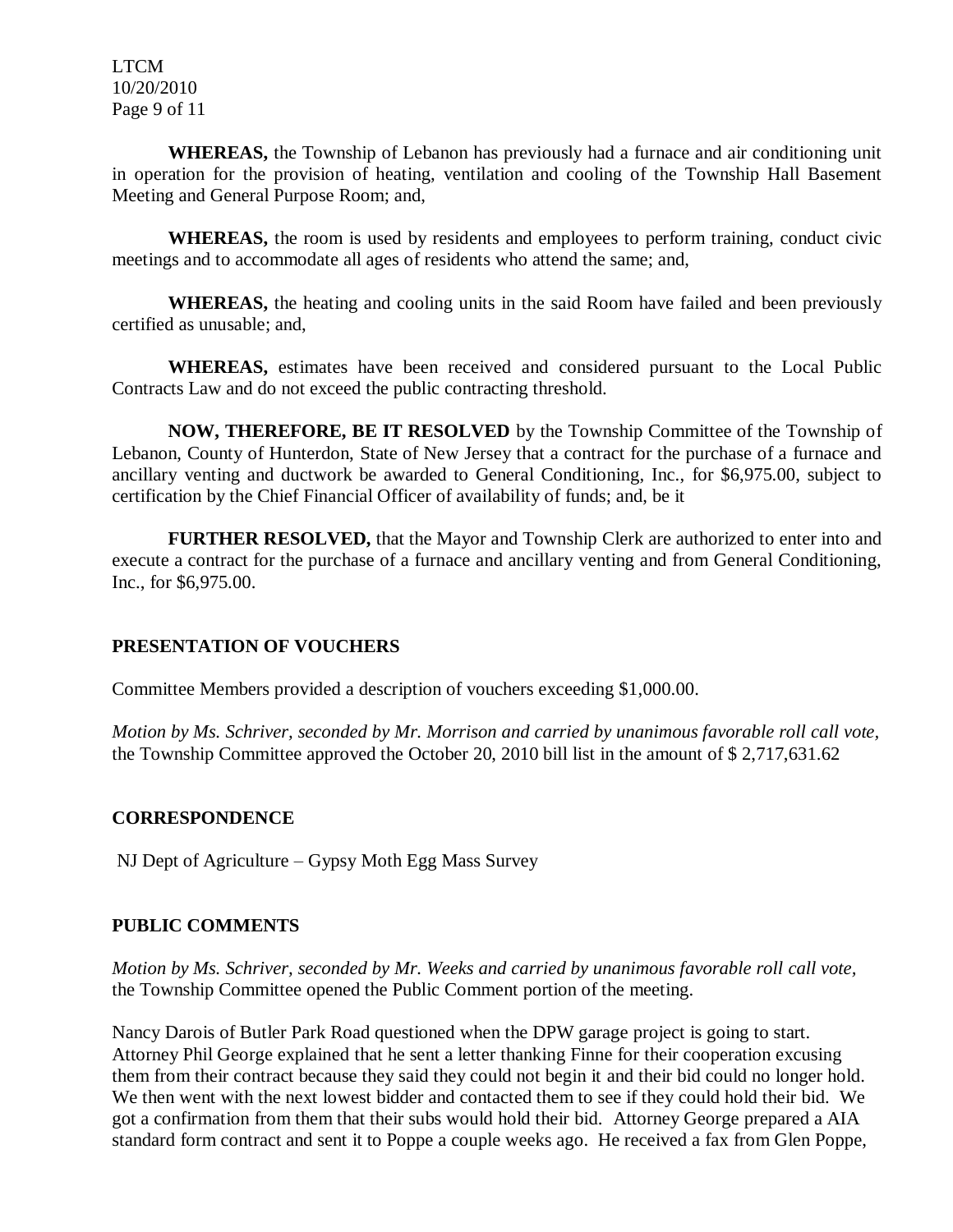LTCM 10/20/2010 Page 10 of 11

the vice-president, indicating that he would be signing the contract, but they had to renew their performance bond because the one they submitted, in January for the bid, has expired. Attorney George is expecting a contract by Friday.

Ron Milkowski of Rocky Run Road questioned the Smith Motor bill for \$3000.00 for exhaust parts. Mr. Wunder explained that is was repairs and parts. The other issue he questioned was that two committee members gave information to an employee of the township who then went back to the historians meeting and reported something that apparently didn't happen. Nobody on the township committee knew anything about it. Being that it was a paid employee, he felt that it needed to be looked into. Mr. Milkowski feels that this should be addressed.

Mr. Wunder commented that he was disappointed that there would not be an executive session because he had requested that 2 different items be on for the executive session, one was the cell tower and the second was an issue with the rescue squad. He stated that according to our attorneys and Mayor that is not possible.

Anthony Casale of Boulder Field Road wanted to know if the committee could go back on the agenda to old business to open a discussion regarding the fact that something needs to be done with communications between the township committee and the planning board so they have some kind of direction regarding the cell tower, because they don't know what the intentions of the township committee is. He has copies of the exhibits that were submitted to the planning board which he feels does not represent what the committees intent was. The exhibits, the bid specs, they recite from, a memorialized lease, that was supposed to be amended and it is not because the Mayor did not execute the amendments according to the lease. He thinks the committee should plan some direction of where we are going with this.

Mayor Weeks stated that he was the one that canceled the executive session because it was not on the agenda and he was not about to get involved with a lot of nonsense.

Anthony Casale asked that the committee members read the draft of the ordinance regarding the alternative energy before making a decision. He wants them to be informed when they vote on it.

*Motion by Ms. Schriver, seconded by Mr. Weeks and carried by unanimous favorable roll call vote,* the Township Committee closed the Public Comment portion of the meeting.

# **ADJOURN**

Having no further business to come before the Committee a motion was made by Ms. Schriver, seconded by Mr. Weeks and carried by unanimous favorable roll call vote to adjourn the meeting at 7:43 p.m.

Respectfully submitted,